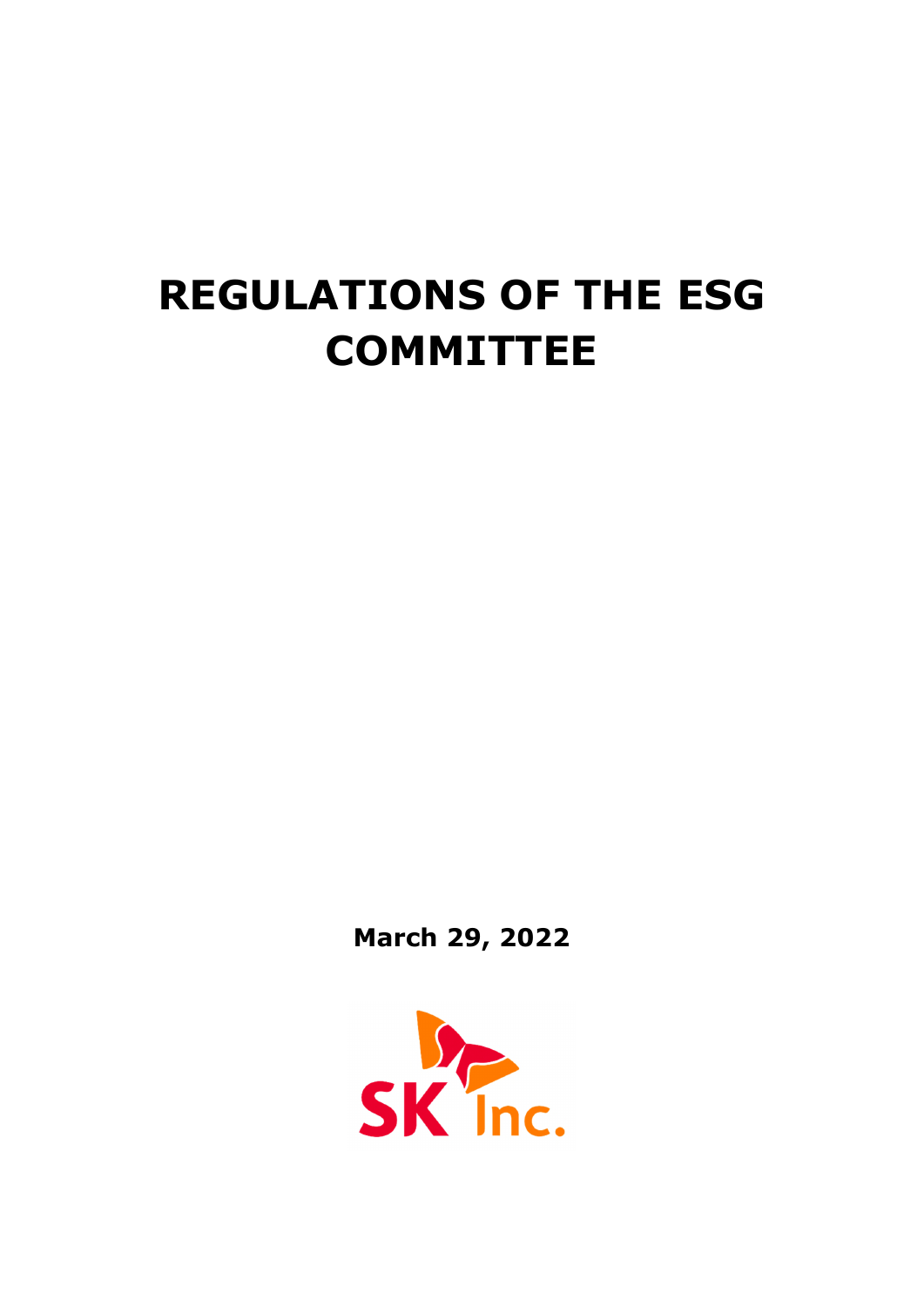

## **Article 1 (Purpose)**

- ① The purpose of these regulations is to set forth the matters necessary for efficient composition and operation of the Environmental, Social and Governance Committee (the "Committee") as prescribed under the Articles of Incorporation and the Regulations of the Board of Directors.
- ② These regulations shall apply with respect to any matters not prescribed in the relevant laws and regulations, the Articles of Incorporation, or the Regulations of the Board of Directors.

# **Article 2 (Function)**

The Committee, a preliminary deliberation body on major matters to be decided by the Company in accordance with management principles centered on the Board of Directors, shall review and analyze strategies and major matters concerning the environment, social values and corporate governance to help the Company achieve long-term sustainable growth.

# **Article 3 (Composition)**

- ① The Committee shall be comprised of all outside directors in office and one (1) director who is not an outside director.
- ② The term of office of the members (the "member(s)") shall be the same as that of the directors.

# **Article 4 (Chairperson)**

- ① The chairperson shall be appointed among the Committee members by the Board of Directors or the Committee upon delegation by the Board of Directors, and the chairperson shall represent the Committee and preside at all of its meetings. <Amended, March 29, 2022>
- ② In case the Committee reviews or discusses any agenda to be submitted to the Board of Directors, the chairperson shall report the result thereof to the Board of Directors.
- ③ In case the chairperson is absent or unable to serve, a member designated by the Committee shall perform the duties in place of the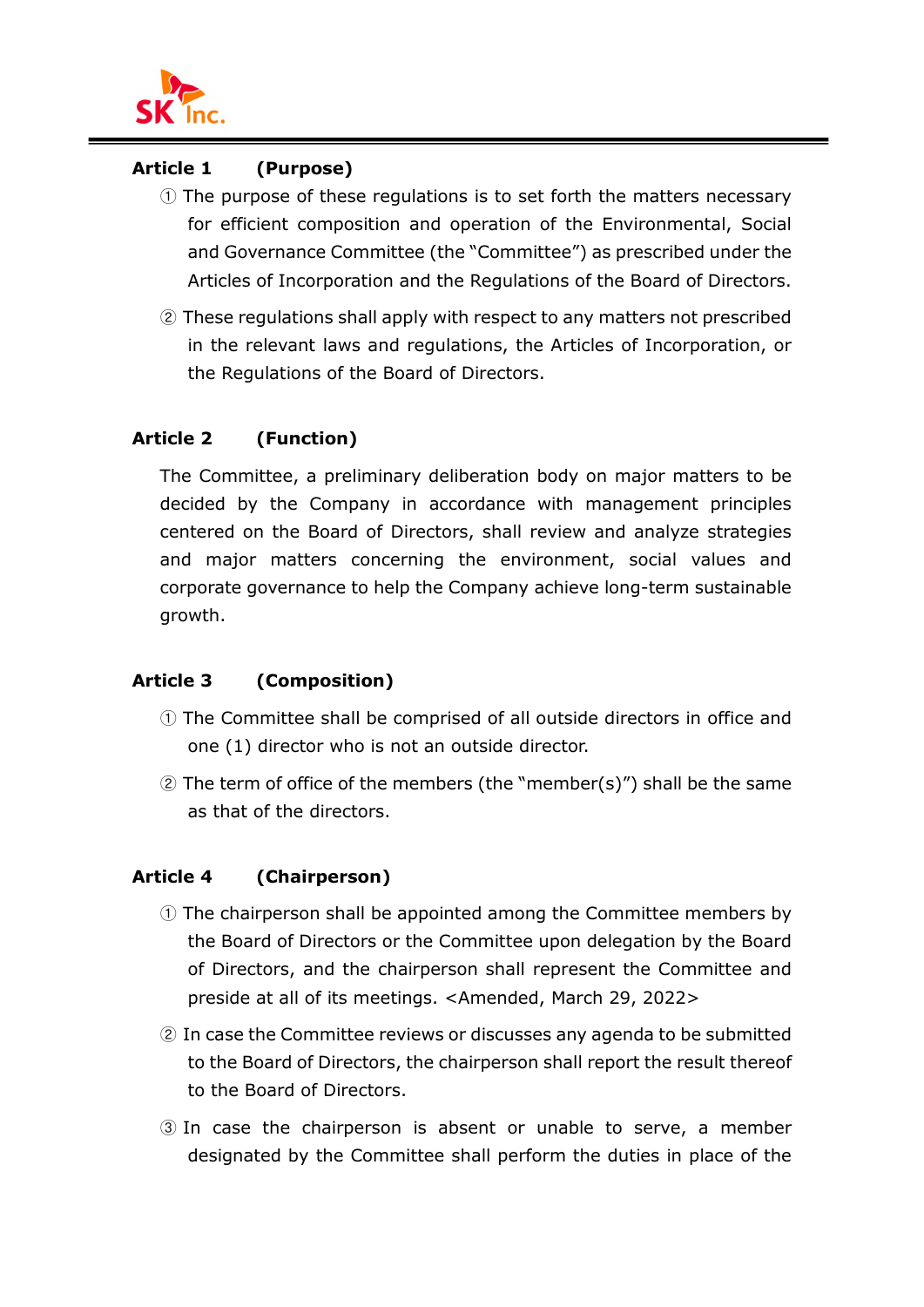

chairperson and a meeting for appointment of such member shall be presided by the eldest of the present members.

④ The term of the chairperson shall be until the end of the first ordinary general shareholders' meeting following its appointment. <Newly Inserted, March 29, 2022>

#### **Article 5 (Convening of Meeting)**

- ① The meetings of the Committee shall be convened by the chairperson.
- ② Any member may request the chairperson to convene the Committee meeting by submitting the agendum and grounds therefor.
- ③ In convening the Committee meeting, the chairperson shall give notice to each member of the date, time, place and agenda of the meeting, at least two (2) days prior to the date set for such a meeting; provided, however, that in case of emergency, such notice may be given by the date immediately preceding the date of such meeting.
- ④ The Committee meeting may be held without following the procedure prescribed in paragraph 3 upon unanimous consent of all members.

#### **Article 6 (Method of Adopting Resolutions)**

- ① Any resolution of the Committee shall be adopted by the presence of a majority of the members in office and a majority of the votes of the members present.
- ② The Committee may permit all or some of the members to participate in the meeting by means of communication that allow simultaneous audio transmission, in lieu of attending such meeting in person and such members shall be deemed to have attended the meeting in person.

#### **Article 7 (Matters subject to Preliminary Review)**

- ① The Committee shall review any of the following matters related to strategy and management plan prior to reporting to the Board of Directors:
- 1. Mid- to long-term strategies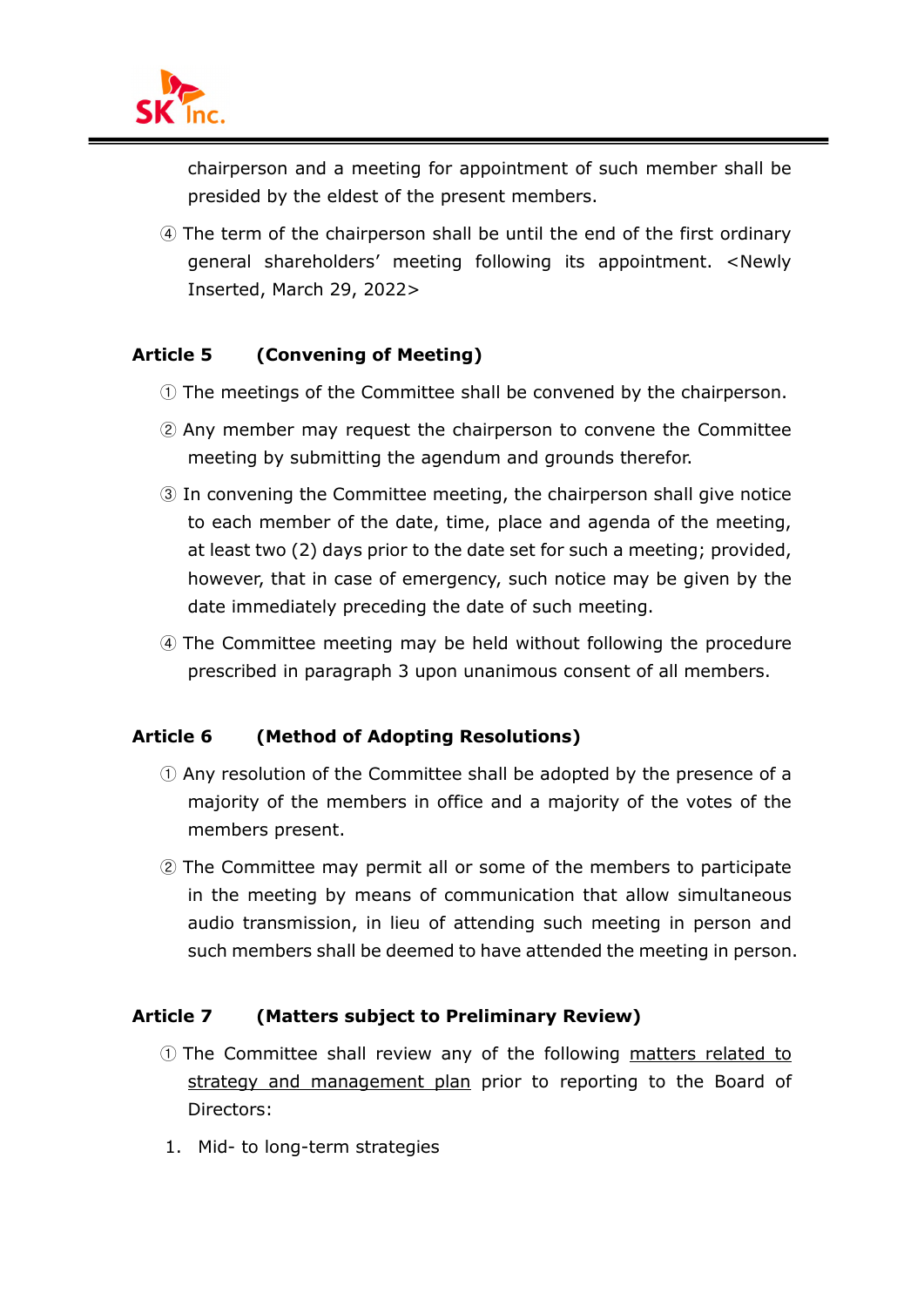

- 2. <Deleted, March 29, 2022>
- ② The Committee shall review any of the following matters related to investment, planning and management prior to resolution by the Board of Directors:
- 1. Incorporation, merger, division, dissolution, listing of stock and KOSDAQ listing of a company in which the Company owns more than 50% interest in the total issued and outstanding shares, where the amount of investment is equivalent to 1% or more of the Company's equity capital;
- 2. Investment or disposal of investment shares in another company at a value of 1% or more of the Company's equity capital;
- 3. Acquisition of assets at a value of 1% or more of the Company's equity capital;
- 4. Investment in new facilities, facility expansion or construction of a separate factory at a value of 1% or more of the Company's equity capital;
- 5. Matters related to merger or division, etc. of the Company;
- 6. Dissolution or continuation of the Company;
- 7. Business transfer exceeding 1% of the Company's equity capital; and
- 8. Establishment and assessment of annual management plan (including KPI). <Newly Inserted, March 29, 2022>
- ③ The Committee shall review any of the following matters related to accounting and financial management prior to resolution by the Board of Directors:
- 1. Interim dividend, stock dividend;
- 2. Capitalization of reserves;
- 3. Issuance of new shares;
- 4. Matters related to issuance of new shares to any person(s) other than the shareholders pursuant to the Articles of Incorporation;
- 5. Handling of forfeited shares or fractional shares;
- 6. Capital reduction;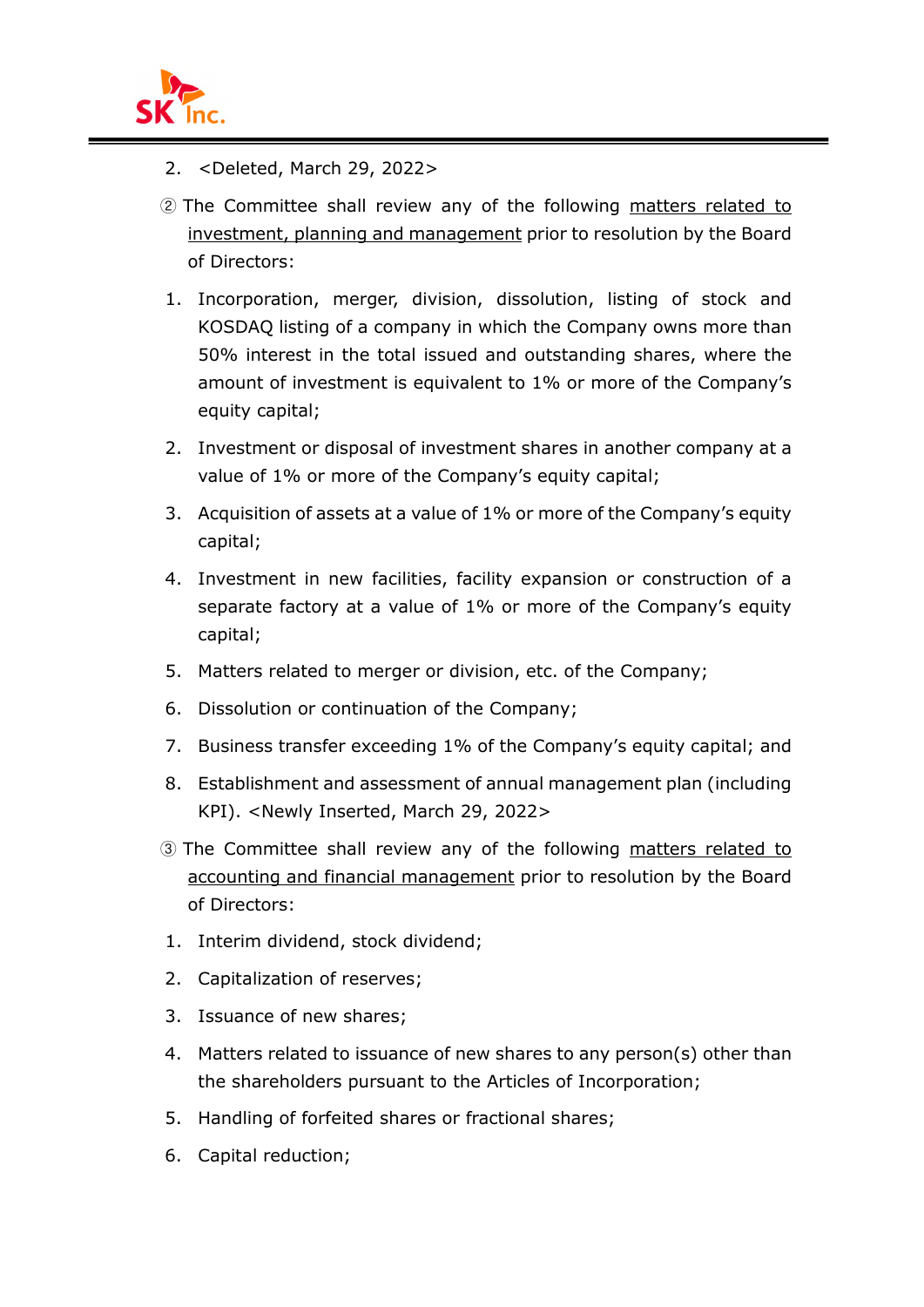

- 7. Stock split or consolidation;
- 8. Purchase or disposal of treasury stocks, or execution or termination of a trust agreement, etc. for such purpose;
- 9. Comprehensive swap or transfer of shares;
- 10. Decision to issue special bonds such as convertible bond, bond with warrant, participating bond or exchangeable bond;
- 11. Provision as security or disposal of major assets (i.e., assets with book value or appraisal value in excess of KRW 30 billion) of the Company; provided, however, that disposal of the Company's equity capital shall be subject to paragraph 2, subparagraph 2;
- 12. Domestic or overseas loan agreement exceeding KRW 30 billion (excluding short-term loans for the term of up to one year) and guarantee of indebtedness exceeding KRW 30 billion for another person; and
- 13. Retirement of shares up to the amount of dividend limitation.
- ④ The Committee shall review the following matter related to internal trading prior to resolution by the Board of Directors.
- 1. Preliminary deliberation on transactions with specially related persons, which require approval of the Board of Directors under the Monopoly Regulation and Fair Trade Act and the Commercial Act; provided, however, that matters delegated to the Audit Committee shall be excluded under Article 13(2) of the Regulations of the Board of Directors.
- ⑤ The Committee may review managerial matters of the Company that may have a material effect on the Company's strategy and assessment, etc., among other matters subject to resolution of the Board of Directors, prior to submission to the Board of Directors.

#### **Article 8 (Matters subject to Discussion)**

The Committee may discuss any of the following matters:

1. Principal management strategies of the SK Group ("SK Group" herein refers to the group of companies which have agreed to share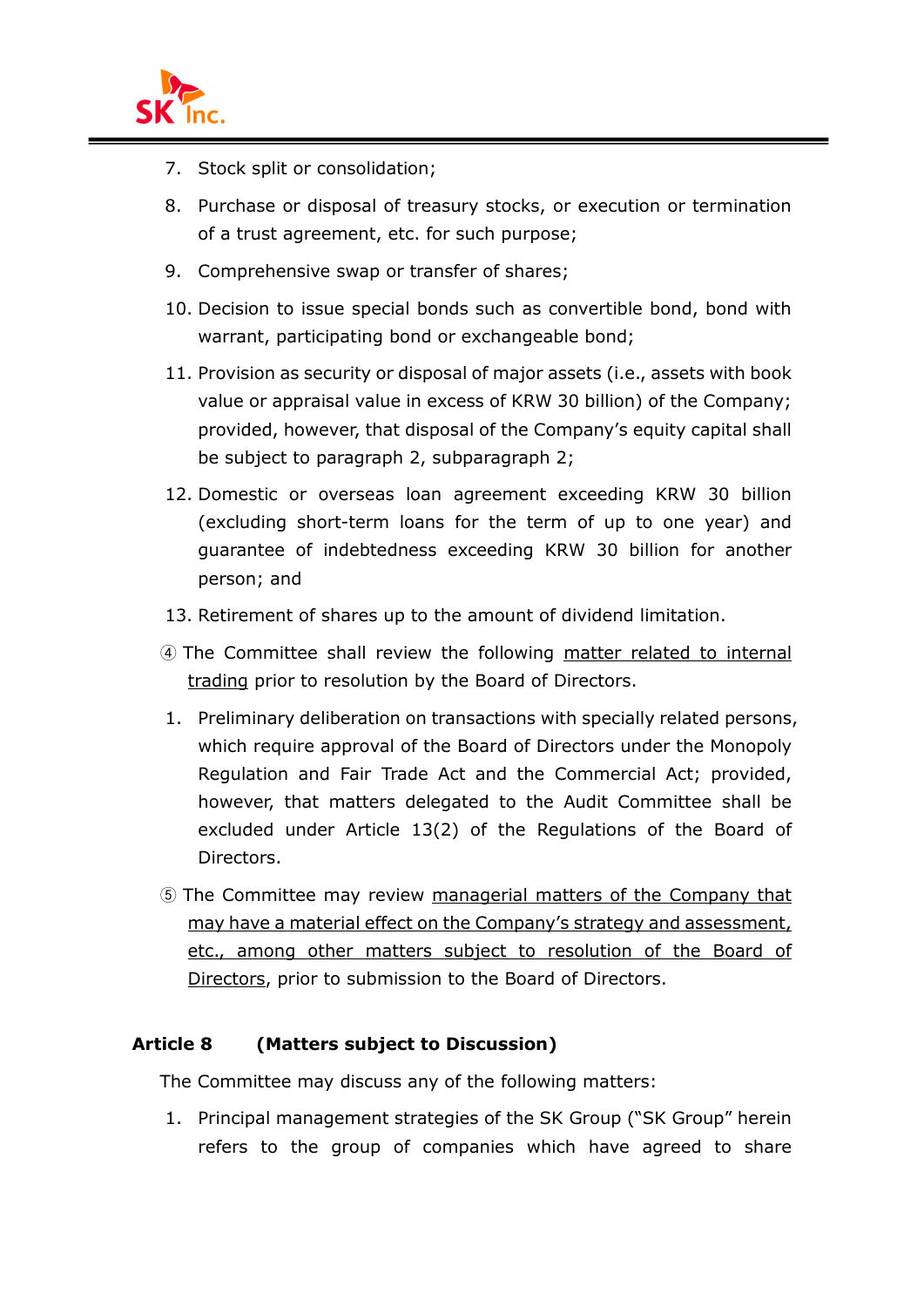

management philosophy based on SKMS and to mutually cooperate in the management activities according to its own necessity and judgment);

- 2. Business promotion strategies of the Company by industry;
- 3. Activities to increase the social value of the Company; and
- 4. Other managerial matters of the Company having a material effect on the Company's strategy and assessment, etc.

# **Article 9 (Right to Request Submission of Documents, etc.)**

- ① If necessary for performance of duties, the Committee may require the relevant officers, employees and outside personnel to attend the meeting and submit relevant information and/or state their opinion.
- ② The Committee may seek expert advice, etc. at the expense of the Company by resolution of the Committee, if necessary.

## **Article 10 (Secretariat Organization)**

- ① The secretariat organization of the Committee shall refer to the [PM Division].
- ② The secretariat organization shall assist the chairperson and handle the affairs of the Committee.

#### **Article 11 (Meeting Minutes)**

- ① The secretariat organization shall record and keep minutes regarding the proceedings of the Committee.
- ② The agenda, summary of proceedings, resolutions adopted at the meeting, names of the directors who have voted against such resolutions, and the reason for objections thereto shall be recorded in the minutes, on which all members present at the meeting shall sign their names or affix their seal impressions.

#### **Article 12 (Amendment)**